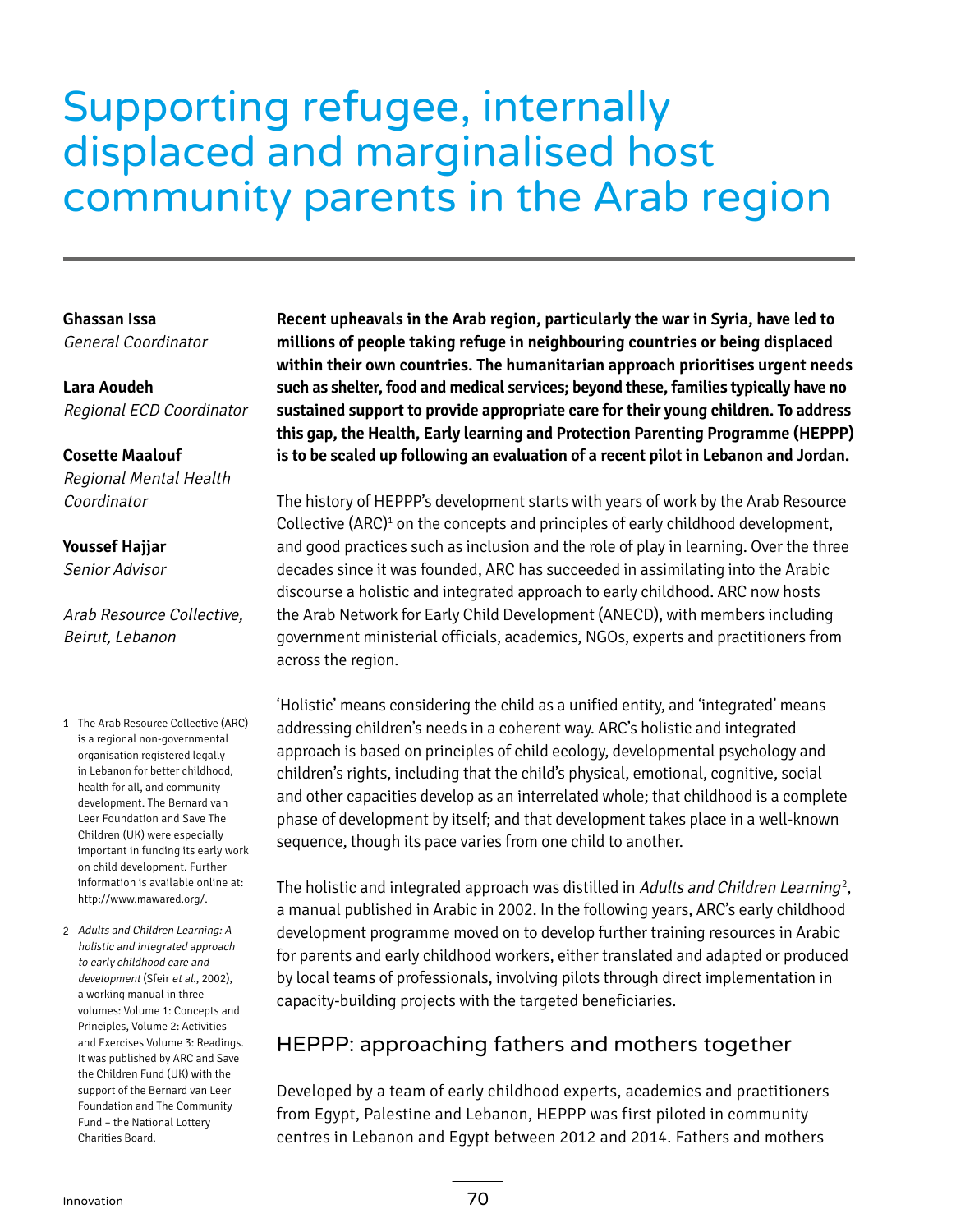followed the training together, as a family unit with their children. Participating parents were divided in two groups according to the age of their children, one group for pregnancy to age 3 and the other for age 4–6.

The pilot consisted of a structured set of 15 weekly interactive training sessions, lasting two to three hours each, on the subjects of pregnancy; breastfeeding; balanced nutrition; nutritional problems and indicators; personal hygiene, including toilet training; safety and accidents; immunisations, infections and disease; equity and inclusion; communication between parents; communication with peers; reinforcing positive behaviour; 'every child has intelligence – what is your child's?'; play; critical thinking, learning and inquiry-based skills; and nursery, kindergarten and school readiness.

Together, these sessions provide a framework of concepts, skills and exercises to enhance parents' knowledge about the importance of the early years; nurture a holistic and inclusive approach towards raising children; encourage respect for children's diverse potential, skills and pace of development; develop good practice in health, nutrition, early learning and risk management; promote positive caregiving practices, minimise stress and avoid violence; improve the community's impact on children's health, education and safety; and build parents' capacity to become role models and support other parents.

HEPPP is innovative in the Arab region because:

- it adopts a holistic, integrated and inclusive approach covering health, nutrition, early learning, social welfare and physical protection in a coherent and interactive way
- it addresses the continuum of the child's age from before birth to 6 years
- it deals with the challenges of engaging fathers and mothers as couples together as the primary caregivers and educators
- it integrates the strategic objectives of early detection, early intervention and early stimulation.

Part of the plan is to scale-up the implementation with a parent-to-parent approach by engaging selected graduate couples (to be called *sanad*3) into paid work, after providing them with additional training on facilitation, thus giving them a sense of worth as well as a modest income. In this way the numbers of beneficiaries will increase and the unit cost will decrease exponentially after several rounds of implementation.

Lessons learned from weekly experiences and discussions with parents participating in the pilot were complemented by a study which evaluated HEPPP's effectiveness using pre- and post-implementation questionnaires, focus groups with parents, and reports submitted by the trainers. The evaluation found a clear impact on participants' knowledge, practices and attitudes in most topics, and identified various ways to improve the programme. These included in each session an initial group discussion with all parents before dividing them into two working groups according to their children's age, and  $\frac{3}{3}$  Sanad is an Arabic term that dividing them into two working groups according to their children's age, and translates as 'sustainer'.

'ARC has succeeded in assimilating into the Arabic discourse a holistic and integrated approach to early childhood.'

translates as 'sustainer'.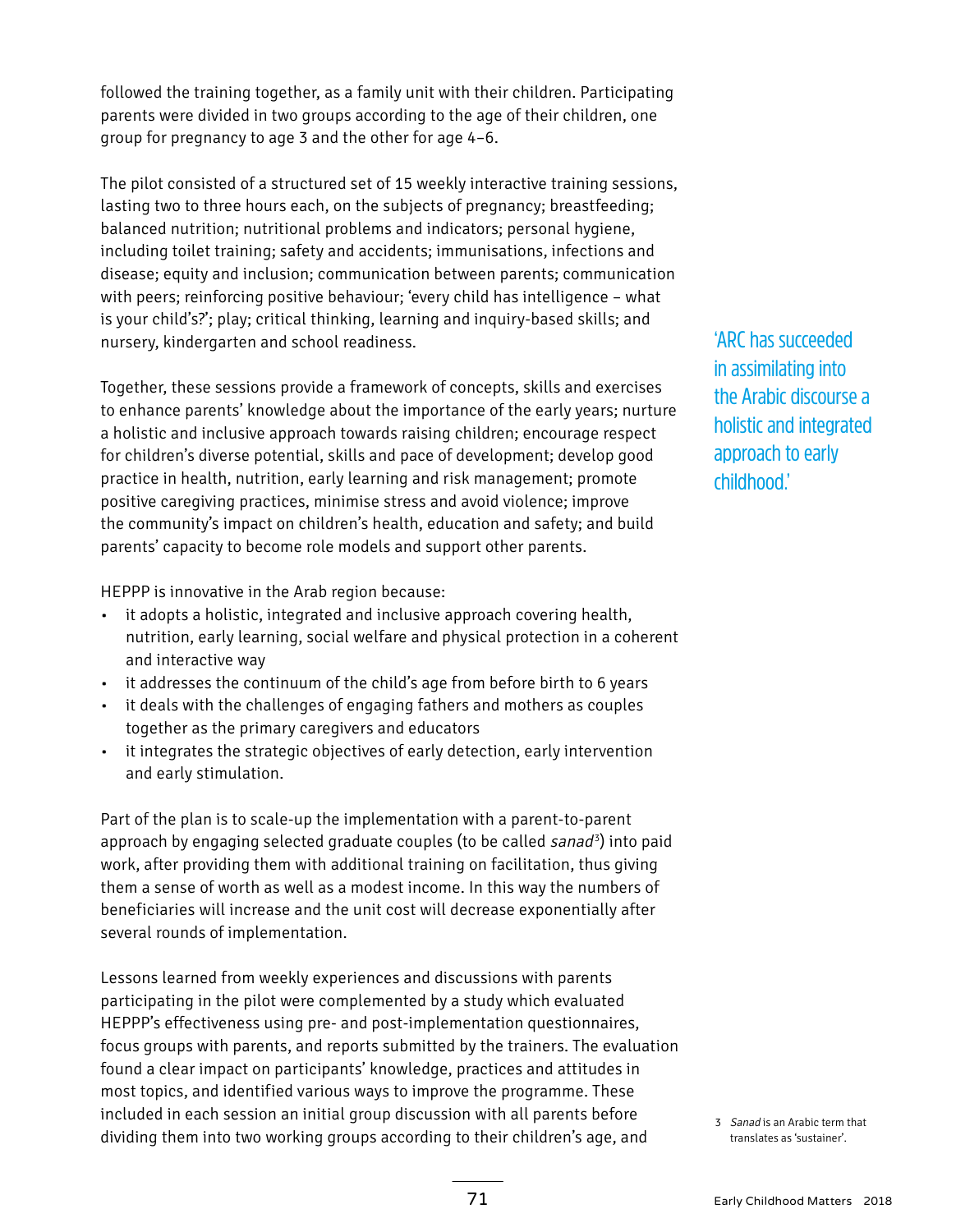making sure each group had one male and one female trainer, to model gender equity to the couples participating.

## Adaptation for working with refugee families

In the meantime, the developing refugee crisis in the region made clear the need to adapt HEPPP also for parents who are refugees, internally displaced or vulnerable people in host communities. In collaboration with partners<sup>4</sup>, ARC added five more sessions to integrate an element of psychosocial care and support for the caregivers, covering mental health and well-being; depression; grief; psychosomatic disorders; and violence.

Another change to reflect operating in the refugee context was opening the programme to single parents and extended family members acting as caregivers. When both fathers and mothers were available, engaging them equally as couples was a challenge given the dominant culture, yet it is proving to be feasible and to enhance positive patterns in responsive parenting as well as gender equity practices.

The first round of implementation with refugee families was carried out between 2016 and 2018 in Lebanon (working with two NGOs, the Women Programs Association and Baraeem (Buds) Association) and Jordan (with Plan International). It involved Syrian and Palestinian refugees from Syria and parents from underprivileged Lebanese and Jordanian host communities, who are being made increasingly vulnerable by the influx of refugees.

4 These include the Bernard van Leer Foundation, the Open Society Foundation and Plan International.



△ Photo: Arab Resource Collective